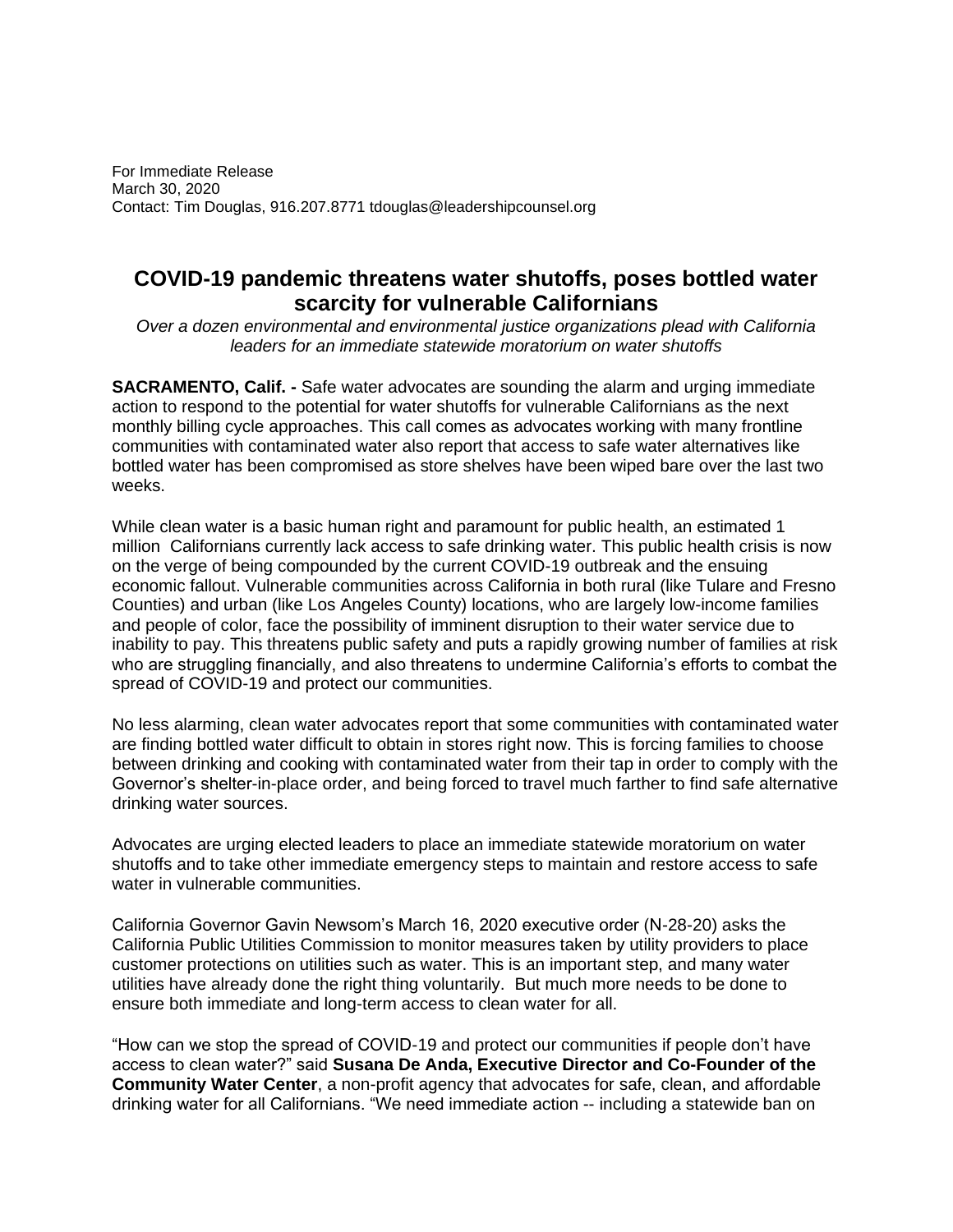water shutoffs -- to make sure everyone has access to safe and clean water during this COVID-19 crisis, regardless of their zip code or financial situation."

"A staggering number of Californians lack access to clean water, preventing them from following recommendations on how to protect themselves and stop the spread of this deadly virus," said **[Steve Fleischli,](https://www.nrdc.org/experts/steve-fleischli) Senior Director for Water Initiatives & Senior Attorney at the Natural Resources Defense Council.** "Our Governor has shown tremendous leadership during this crisis, but one of the most important next steps he can take is immediately ensuring all communities have access to safe water, regardless of their economic background or geographic location."

"We applaud those utilities who have not only placed a moratorium on shutoffs during the pandemic, but which are turning the water back on for those whose water service was turned off prior to this crisis," said **Jennifer Clary, Water Program Manager at Clean Water Action**. "Those who were struggling before this emergency hit need help even more now. We urge the governor to ensure that all residential water providers follow this example."

"Over the last few weeks, we have all witnessed empty shelves where bottled water used to be stocked in grocery stores and corner markets," **said Michael Claiborne, Senior Attorney with Leadership Counsel for Justice and Accountability.** "For those with safe tap water, this is a mere inconvenience. For the hundreds of thousands of Californians who lack access to safe tap water, the bottled water shortage is a crisis. The state must act now to make emergency water supplies available to those who need them."

"In the face of the public health threat that COVID-19 brings to communities across California, we must ensure that every household has access to safe and clean water," said **Mary Creasman CEO of the California League of Conservation Voters**. "This is essential, and our elected officials should act swiftly in instituting a state-wide ban on water shutoffs. The lives of millions of Californians depend on it, and we cannot and must not fail them."

"No Californian should be without water, especially in the midst of this public health crisis," said **Chanell Fletcher, Executive Director of ClimatePlan**. "Handwashing is the primary tool to combat COVID-19; without water, simple tasks such as hand washing become impossible. We need a statewide ban on water shutoffs immediately to protect all Califorians and stop the spread of this deadly virus."

"During this unprecedented crisis, it is imperative for all Californians to have access to water to meet basic needs and protect public health," said **Pablo Garza, CA Political Director, Ecosystems for Environmental Defense Fund**. "We appreciate Governor Newsom's decisive action on numerous fronts and implore him to take this necessary step to protect the most vulnerable among us."

"In times of crisis like the one we are facing today, no one should be worried about having their water turned off,"said **Adriana Sanchez Ochoa, Deputy Director, NextGen California**. "Water shut offs put vulnerable families at risk unnecessarily. We need to ensure that all Californians have access to safe and affordable drinking water no matter the circumstances that we are facing."

"COVID-19 lays bare the longstanding economic and public health crisis too many California communities experience. It reminds us that when we care for the most vulnerable, we are all better off," said **Chione Flegal, Managing Director at PolicyLink**. "Realizing California's promise of a human right to safe and affordable water for all is not only a critical tool for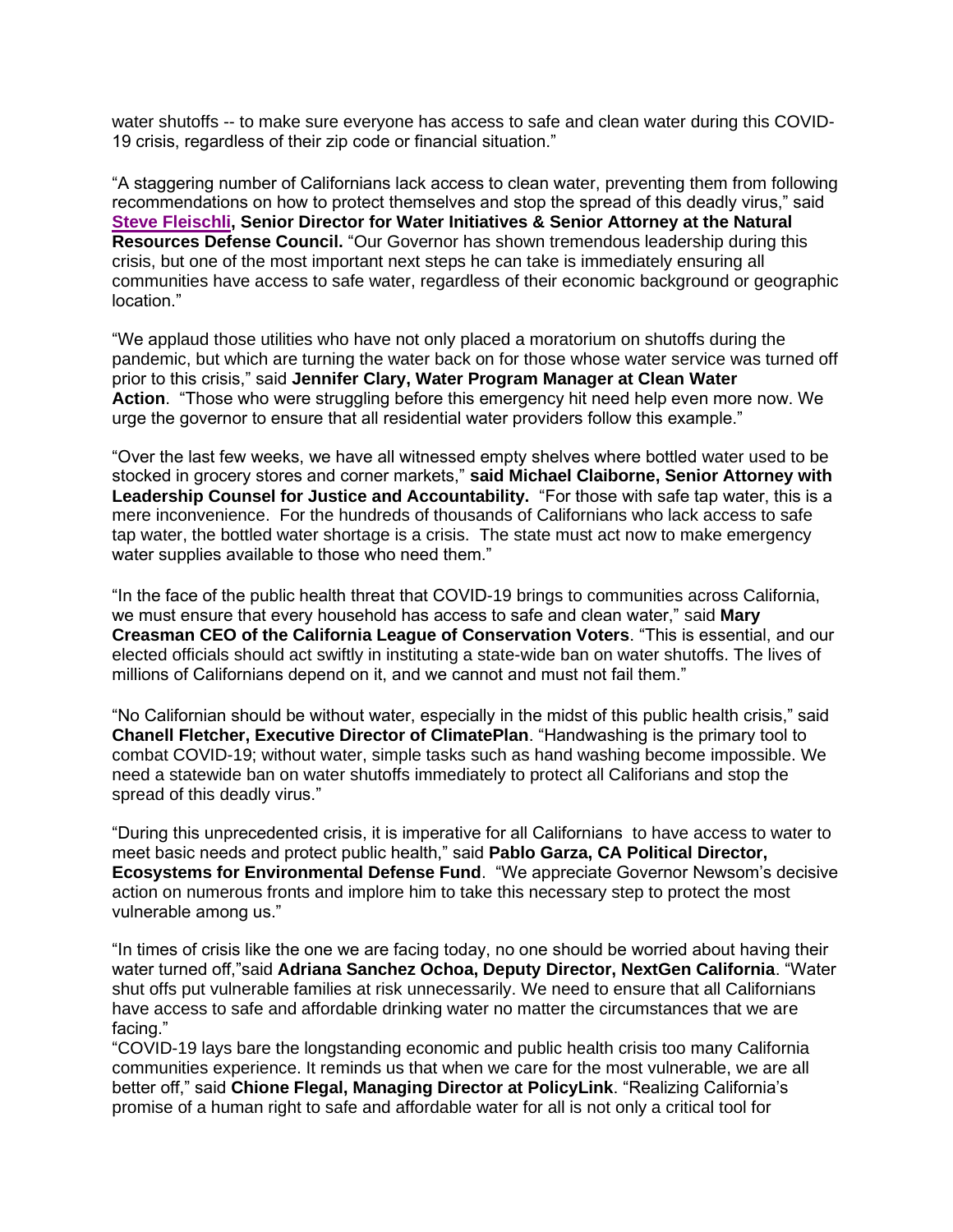addressing the immediate public health crisis we face, it is a vital step to building a future where we all can thrive. We need to ban water shutoffs and ensure that every Californian has safe, affordable water."

"Turning off the tap for families in need undermines California's commitment to safe, affordable drinking water," said **Sean Bothwell, Executive Director of the California Coastkeeper Alliance**. "A state-wide ban of water shutoffs is needed to make sure all reaches of government – from state and local agencies, to local water districts and utilities – actually work in service for the people of California, rather than harm them."

"Protecting public health should be California's top priority. The state can't effectively protect against coronavirus if communities don't have water to wash their hands and clean their homes," said **Brandon Dawson, Policy Advocate for Sierra Club California**. "All families need access to clean water to help prevent the spread of this virus. Enacting a state-wide ban on water shutoffs will ensure that access."

## *###*

*Community Water Center (CWC) believes all communities should have access to safe, clean, and affordable water. Founded in 2006, CWC works toward realizing the Human Right to Water for all Californians through education, organizing, and advocacy. Web: <https://www.communitywatercenter.org/>. Twitter: @CWaterC*

*Leadership Counsel for Justice and Accountability works alongside the most impacted communities to advocate for sound policy and eradicate injustice to secure equal access to opportunity regardless of wealth, race, income and place. We work with community leaders throughout the San Joaquin Valley and Eastern Coachella Valley on such issues as safe affordable drinking water, basic transit services, wastewater services, decent affordable housing, and the right to live free from industrial pollution with infrastructure that supports healthy lifestyles. Through co-powerment, organizing, litigation, policy advocacy, and research, we confront California's stark inequalities manifest in too many of California's low income communities and communities of color. Twitter: LCJandA FB: @lcjacalifornia IG: @leadership\_counsel*

*Web: leadershipcounsel.org*

*The Natural Resources Defense Council (NRDC) is an international nonprofit environmental organization with more than 3 million members and online activists. Since 1970, our lawyers, scientists, and other environmental specialists have worked to protect the world's natural resources, public health, and the environment. NRDC has offices in New York City; Washington, D.C.; Los Angeles; San Francisco; Chicago; Bozeman, Montana; and Beijing. Visit us at www.nrdc.org and follow us on Twitter @NRDC*

*A [Reed awardee](https://www.mifamiliavota.org/news/reed-awards-presented-to-mi-familia-vota/) grassroots non-profit, Mi Familia Vota is a national civic engagement organization that promotes social and economic justice through citizenship workshops, voter registration, and voter participation. Visit us at [www.mifamiliavota.org](http://www.mifamiliavota.org/) and follow us on Twitter, Instagram, and Facebook @MiFamiliaVota*

*The [California League of Conservation Voters](https://www.ecovote.org/) (CLCV) believes that radical change is necessary and only by transforming our political system will we create the opportunity to take bold action on climate change. CLCV elects and cultivates environmental champions, turns election victories into policy wins, holds lawmakers accountable, and builds political power for change. CLCV inspires hope and action and fights for equity and justice for all Californians.*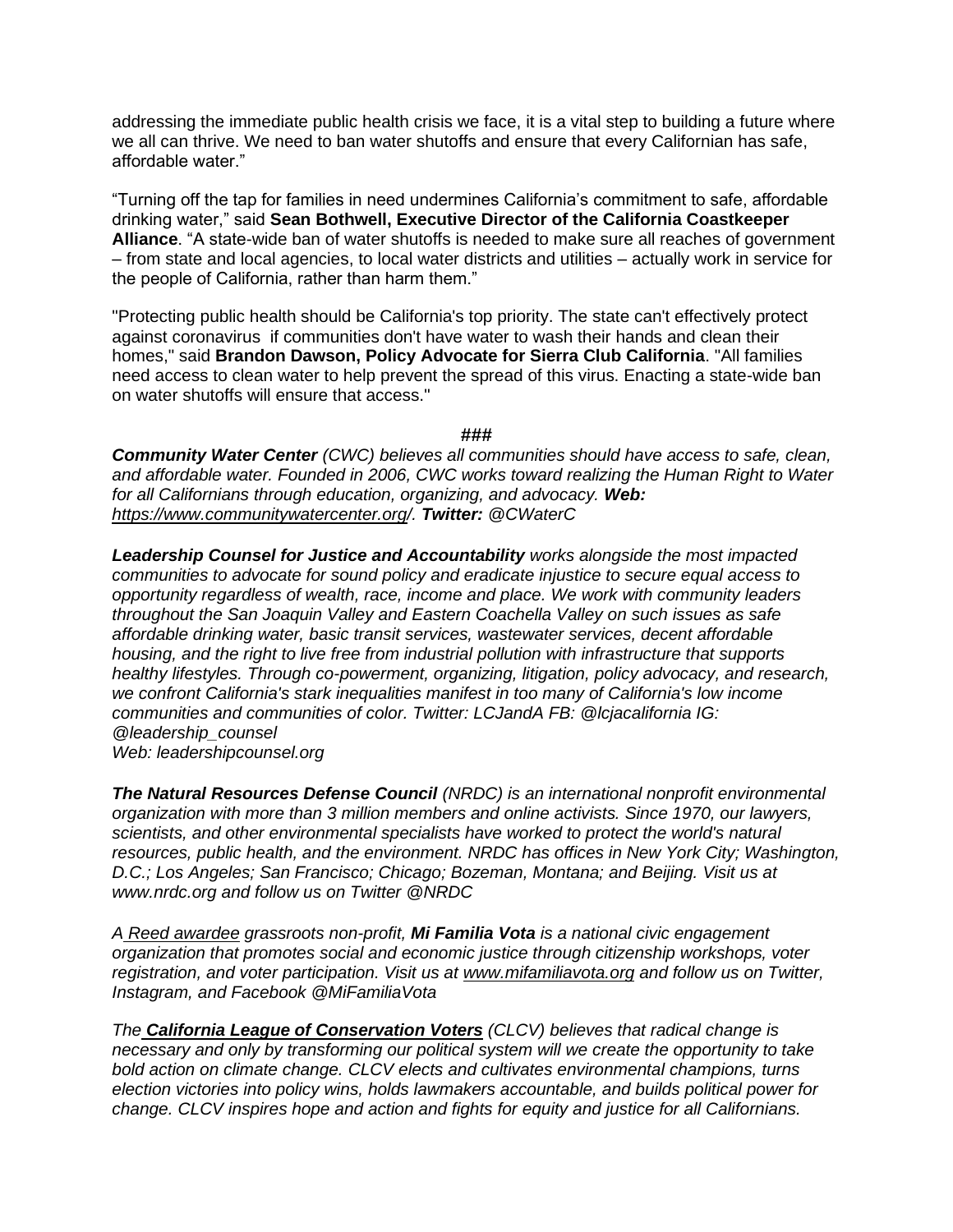*CLCV is in the business of changing what's possible. Join us at [www.ecovote.org](https://www.ecovote.org/) and on [Twitter,](https://twitter.com/clcv) [Facebook,](https://www.facebook.com/ecovote) and [Instagram.](https://www.instagram.com/clcvoters/) [See more press releases.](https://www.ecovote.org/category/press-releases/)*

*ClimatePlan is a network of over 50 California non-profit organizations committed to a healthier, more vital California that supports sustainable and equitable communities, preserves iconic landscapes, and significantly reduces greenhouse gas emissions. ClimatePlan recognizes California has been shaped by a history of inequity, racism, oppression, and disinvestment. ClimatePlan uses equity and justice as an important lens on its transportation, land-use, housing, and climate work. Visit us at [ClimatePlan.org](http://climateplan.org/) and follow us on Twitter [@ClimatePlan.](https://twitter.com/climateplan)*

*Environmental Defense Fund [\(edf.org\)](https://www.edf.org/), a leading international nonprofit organization, creates transformational solutions to the most serious environmental problems. EDF links science, economics, law and innovative private-sector partnerships. Connect with us on [EDF Voices,](http://www.edf.org/blog) [Twitter](http://twitter.com/EnvDefenseFund) and [Facebook.](http://facebook.com/EnvDefenseFund)*

*[American Rivers](http://americanrivers.org/) is a national river conservation organization whose mission is to protect wild rivers, restore damaged rivers, and conserve clean water for people and nature. American Rivers helps communities across the nation promote sustainable water use and equitable, resilient, innovative ways of managing drinking water, stormwater and wastewater to meet both community and ecosystem needs. Connect with us at [Instagram,](https://www.instagram.com/americanrivers/) [Facebook](https://www.facebook.com/AmericanRivers/) and [Twitter.](https://twitter.com/americanrivers)*

*[RCAC](https://www.rcac.org/) is a 501(c)(3) nonprofit organization that provides training, technical and financial resources and advocacy so rural communities can achieve their goals and visions. In 2014, The California Endowment launched [Agua4All,](https://www.rcac.org/environmental/agua4all/) a pilot project in partnership with RCAC, Community Water Center and Pueblo Unido CDC. This partnership raises awareness about California's drinking water crisis; builds community partnerships to install water bottle filling stations in schools and neighborhoods where they're needed most; identifies funding sources; and develops long-term solutions for California's water quality and access problems. Connect with us on [Facebook a](https://www.facebook.com/RCAC.org/)nd [Twitter.](https://twitter.com/rcacorg)*

*NextGen Policy was originally founded in 2014 to focus on climate and environmental policy, in recent years it has broadened its scope to advance solutions to economic, environmental, and social justice. Specifically, our policy portfolio now encompasses topics such as: electric vehicles and renewable energy, criminal justice reform and immigration issues, healthcare and food insecurity, mental health and voting rights, student loan debt and the census, veterans issues and consumer protections, and affordable housing and environmental justice. For more, visit [www.nextgenpolicy.org](http://www.nextgenpolicy.org/) or follow us on Twitter [@NextGen\\_Policy.](https://twitter.com/NextGen_Policy)* 

*Clean Water Action is a national nonprofit founded in 1972 to promote citizen engagement and action to protect our environment, health, economic well-being and community quality of life. Clean Water Action organizes strong grassroots groups and coalitions, and campaigns to solve environmental and community problems. For more information, visit our website at [www.cleanwater.org](http://www.cleanwater.org/) or follow us on Twitter @cleanh2oca.* 

*The mission of The Nature Conservancy is to conserve the lands and waters on which all life depends. We have protected over 1.5 million acres of landscapes and 3.8 million acres of sea floor off our coast in California- habitats that are essential to the survival of nature and people. [www.nature.org.](http://www.nature.org/)*

*California Coastkeeper Alliance is a statewide voice for our waters. With the federal administration working against our environmental laws, CCKA defends and expands California's protective legislation and strengthens the function of our state water board. We represent local Waterkeepers, empower communities towards a #TrashFree2030, and advocate with companies through the Blue Business Council. Together, we fight for swimmable, fishable, and drinkable waters for Californians today – and for future generations. [https://cacoastkeeper.org/.](https://cacoastkeeper.org/)*